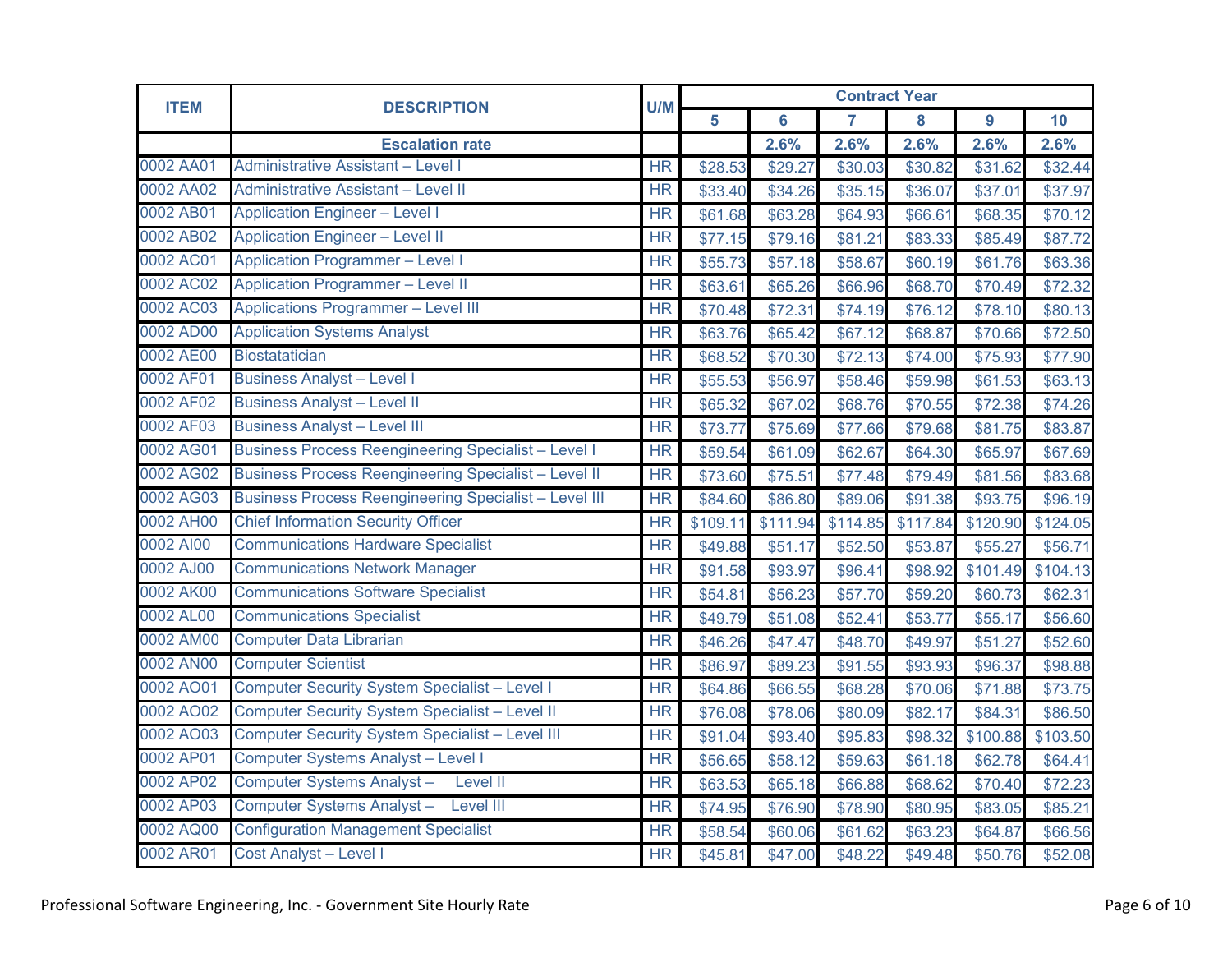| <b>ITEM</b> | <b>DESCRIPTION</b>                                   | U/M       | <b>Contract Year</b> |                |                |         |         |         |  |
|-------------|------------------------------------------------------|-----------|----------------------|----------------|----------------|---------|---------|---------|--|
|             |                                                      |           | 5                    | $6\phantom{a}$ | $\overline{7}$ | 8       | 9       | 10      |  |
| 0002 AR02   | <b>Cost Analyst - Level II</b>                       | <b>HR</b> | \$52.78              | \$54.15        | \$55.56        | \$57.01 | \$58.49 | \$60.01 |  |
| 0002 AS00   | <b>Data Entry Clerk</b>                              | <b>HR</b> | \$22.42              | \$23.00        | \$23.60        | \$24.22 | \$24.85 | \$25.49 |  |
| 0002 AT00   | <b>Data Security Specialist</b>                      | <b>HR</b> | \$71.17              | \$73.02        | \$74.92        | \$76.87 | \$78.86 | \$80.91 |  |
| 0002 AU00   | <b>Data Standardization Specialist</b>               | <b>HR</b> | \$53.36              | \$54.75        | \$56.17        | \$57.63 | \$59.13 | \$60.67 |  |
| 0002 AV00   | <b>Database Administrator</b>                        | <b>HR</b> | \$69.36              | \$71.16        | \$73.01        | \$74.91 | \$76.85 | \$78.85 |  |
| 0002 AW01   | Database Management Specialist - Level I             | <b>HR</b> | \$56.15              | \$57.61        | \$59.11        | \$60.64 | \$62.22 | \$63.84 |  |
| 0002 AW02   | Database Management Specialist - Level II            | <b>HR</b> | \$67.75              | \$69.51        | \$71.32        | \$73.17 | \$75.07 | \$77.02 |  |
| 0002 AW03   | Database Management Specialist - Level III           | <b>HR</b> | \$77.24              | \$79.25        | \$81.31        | \$83.42 | \$85.59 | \$87.82 |  |
| 0002 AX01   | Database Specialist - Level I                        | <b>HR</b> | \$50.69              | \$52.01        | \$53.36        | \$54.75 | \$56.17 | \$57.63 |  |
| 0002 AX02   | Database Specialist - Level II                       | <b>HR</b> | \$61.21              | \$62.80        | \$64.43        | \$66.11 | \$67.83 | \$69.59 |  |
| 0002 AX03   | Database Specialist - Level III                      | HR        | \$69.86              | \$71.68        | \$73.54        | \$75.45 | \$77.41 | \$79.43 |  |
| 0002 AY00   | <b>Data Warehousing Administrator</b>                | <b>HR</b> | \$59.74              | \$61.29        | \$62.88        | \$64.52 | \$66.19 | \$67.92 |  |
| 0002 AZ00   | <b>Data Warehouse Analyst</b>                        | HR        | \$64.12              | \$65.79        | \$67.50        | \$69.25 | \$71.05 | \$72.90 |  |
| 0002 BA00   | Data Warehouse Programmer                            | <b>HR</b> | \$67.09              | \$68.83        | \$70.62        | \$72.46 | \$74.34 | \$76.28 |  |
| 0002 BB00   | <b>Disaster Recovery Specialist</b>                  | <b>HR</b> | \$77.02              | \$79.02        | \$81.07        | \$83.18 | \$85.35 | \$87.56 |  |
| 0002 BC01   | Document Control Specialist - Level I                | HR        | \$30.09              | \$30.87        | \$31.67        | \$32.49 | \$33.34 | \$34.21 |  |
| 0002 BC02   | Document Control Specialist - Level II               | <b>HR</b> | \$32.85              | \$33.70        | \$34.58        | \$35.48 | \$36.40 | \$37.35 |  |
| 0002 BC03   | Document Control Specialist - Level III              | <b>HR</b> | \$36.63              | \$37.58        | \$38.56        | \$39.56 | \$40.59 | \$41.64 |  |
| 0002 BD01   | <b>Document Support Specialist - Level I</b>         | <b>HR</b> | \$25.59              | \$26.25        | \$26.94        | \$27.64 | \$28.35 | \$29.09 |  |
| 0002 BD02   | <b>Document Support Specialist - Level II</b>        |           | \$28.50              | \$29.24        | \$30.00        | \$30.78 | \$31.58 | \$32.40 |  |
| 0002 BE00   | <b>Duplicating Machine Operator</b>                  | HR        | \$24.01              | \$24.64        | \$25.28        | \$25.93 | \$26.61 | \$27.30 |  |
| 0002 BF00   | Electronic Data Interchange (EDI) Specialist         | HR        | \$59.21              | \$60.75        | \$62.33        | \$63.95 | \$65.61 | \$67.32 |  |
| 0002 BG00   | <b>Electronic Meeting Technographer</b>              | <b>HR</b> | \$53.86              | \$55.26        | \$56.69        | \$58.17 | \$59.68 | \$61.23 |  |
| 0002 BH00   | <b>Enterprise Resource Planning (ERP) Specialist</b> | <b>HR</b> | \$67.27              | \$69.02        | \$70.81        | \$72.65 | \$74.54 | \$76.48 |  |
| 0002 BI00   | Facilitator                                          | <b>HR</b> | \$55.53              | \$56.97        | \$58.46        | \$59.98 | \$61.53 | \$63.13 |  |
| 0002 BJ00   | <b>Financial Analyst - IT</b>                        | <b>HR</b> | \$63.26              | \$64.90        | \$66.59        | \$68.32 | \$70.10 | \$71.92 |  |
| 0002 BK01   | <b>Functional Analyst - Level I</b>                  | <b>HR</b> | \$56.65              | \$58.12        | \$59.63        | \$61.18 | \$62.78 | \$64.41 |  |
| 0002 BK02   | <b>Functional Analyst - Level II</b>                 | <b>HR</b> | \$68.50              | \$70.28        | \$72.11        | \$73.99 | \$75.91 | \$77.88 |  |
| 0002 BL01   | <b>General Clerk - Level I</b>                       | <b>HR</b> | \$23.20              | \$23.80        | \$24.42        | \$25.06 | \$25.71 | \$26.38 |  |
| 0002 BL02   | <b>General Clerk - Level II</b>                      | <b>HR</b> | \$27.50              | \$28.21        | \$28.95        | \$29.70 | \$30.47 | \$31.26 |  |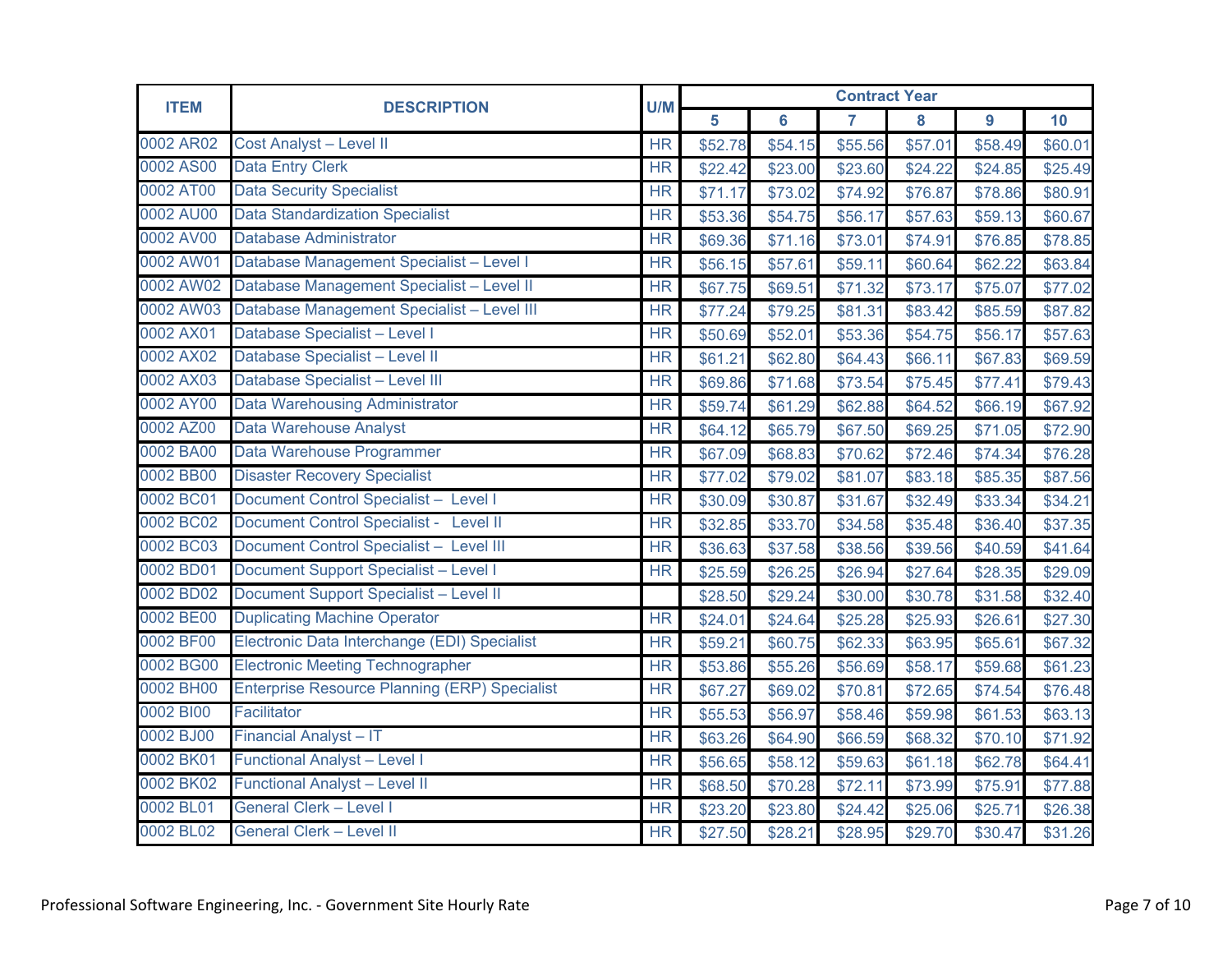| <b>ITEM</b> | U/M<br><b>DESCRIPTION</b>                            |                        | <b>Contract Year</b> |          |                |          |          |          |  |  |
|-------------|------------------------------------------------------|------------------------|----------------------|----------|----------------|----------|----------|----------|--|--|
|             |                                                      |                        | 5                    | 6        | $\overline{7}$ | 8        | 9        | 10       |  |  |
| 0002 BL03   | General Clerk - Level III                            | <b>HR</b>              | \$31.31              | \$32.12  | \$32.96        | \$33.81  | \$34.69  | \$35.59  |  |  |
| 0002 BM00   | Geographic Information System (GIS) Specialist       | <b>HR</b>              | \$49.19              | \$50.47  | \$51.79        | \$53.13  | \$54.51  | \$55.93  |  |  |
| 0002 BN00   | <b>Graphical User Interface Designer</b>             | <b>HR</b>              | \$63.48              | \$65.13  | \$66.83        | \$68.56  | \$70.35  | \$72.18  |  |  |
| 0002 BO00   | <b>Graphics Specialist</b>                           | <b>HR</b>              | \$44.83              | \$45.99  | \$47.19        | \$48.41  | \$49.67  | \$50.96  |  |  |
| 0002 BP00   | <b>Hardware Draftsman</b>                            | <b>HR</b>              | \$48.18              | \$49.44  | \$50.72        | \$52.04  | \$53.39  | \$54.78  |  |  |
| 0002 BQ01   | Hardware Installation Technician - Level I           | <b>HR</b>              | \$48.01              | \$49.26  | \$50.54        | \$51.85  | \$53.20  | \$54.59  |  |  |
| 0002 BQ02   | Hardware Installation Technician - Level II          | <b>HR</b>              | \$55.09              | \$56.52  | \$57.99        | \$59.50  | \$61.04  | \$62.63  |  |  |
| 0002 BR00   | Hardware Specialist - Information Technology         | <b>HR</b>              | \$41.67              | \$42.76  | \$43.87        | \$45.01  | \$46.18  | \$47.38  |  |  |
| 0002 BS00   | <b>Help Desk Manager</b>                             | <b>HR</b>              | \$62.09              | \$63.70  | \$65.36        | \$67.05  | \$68.80  | \$70.59  |  |  |
| 0002 BT00   | <b>Help Desk Specialist</b>                          | <b>HR</b>              | \$44.48              | \$45.64  | \$46.83        | \$48.04  | \$49.29  | \$50.57  |  |  |
| 0002 BU01   | Imaging Specialist/Technician - Level I              | <b>HR</b>              | \$23.92              | \$24.54  | \$25.18        | \$25.83  | \$26.50  | \$27.19  |  |  |
| 0002 BU02   | <b>Imaging Specialist/Technician - Level II</b>      | <b>HR</b>              | \$32.70              | \$33.55  | \$34.43        | \$35.32  | \$36.24  | \$37.18  |  |  |
| 0002 BU03   | Imaging Specialist/Technician - Level III            | <b>HR</b>              | \$45.17              | \$46.34  | \$47.55        | \$48.78  | \$50.05  | \$51.35  |  |  |
| 0002 BV00   | Informatic Specialist/Bioinformatician               | <b>HR</b>              | \$83.92              | \$86.11  | \$88.34        | \$90.64  | \$93.00  | \$95.42  |  |  |
| 0002 BW01   | <b>Information Engineer - Level I</b>                | <b>HR</b>              | \$67.89              | \$69.65  | \$71.46        | \$73.32  | \$75.23  | \$77.18  |  |  |
| 0002 BW02   | <b>Information Engineer - Level II</b>               | $\overline{\text{HR}}$ | \$81.73              | \$83.86  | \$86.04        | \$88.27  | \$90.57  | \$92.92  |  |  |
| 0002 BX00   | <b>Information Resource Management Analyst</b>       | <b>HR</b>              | \$77.81              | \$79.83  | \$81.90        | \$84.03  | \$86.22  | \$88.46  |  |  |
| 0002 BY00   | <b>Information Systems Training Specialist</b>       | <b>HR</b>              | \$61.36              | \$62.95  | \$64.59        | \$66.27  | \$67.99  | \$69.76  |  |  |
| 0002 BZ00   | <b>IT Policy/Legislative Specialist</b>              | <b>HR</b>              | \$84.34              | \$86.54  | \$88.79        | \$91.10  | \$93.46  | \$95.89  |  |  |
| 0002 CA00   | <b>IT Strategic/Capital Planner</b>                  | <b>HR</b>              | \$116.24             | \$119.26 | \$122.36       | \$125.54 | \$128.81 | \$132.15 |  |  |
| 0002 CB00   | <b>Knowledge Management Specialist</b>               | <b>HR</b>              | \$80.10              | \$82.18  | \$84.32        | \$86.51  | \$88.76  | \$91.06  |  |  |
| 0002 CC00   | Librarian                                            | $\overline{\text{HR}}$ | \$44.78              | \$45.94  | \$47.14        | \$48.36  | \$49.62  | \$50.91  |  |  |
| 0002 CD00   | <b>Librarian Technician</b>                          | <b>HR</b>              | \$31.87              | \$32.69  | \$33.54        | \$34.42  | \$35.31  | \$36.23  |  |  |
| 0002 CE00   | <b>Medical Billing/Account Management Specialist</b> | <b>HR</b>              | \$61.17              | \$62.76  | \$64.39        | \$66.07  | \$67.79  | \$69.55  |  |  |
| 0002 CF00   | <b>Modeling and Simulation Specialist</b>            | <b>HR</b>              | \$88.47              | \$90.77  | \$93.13        | \$95.55  | \$98.04  | \$100.58 |  |  |
| 0002 CG00   | <b>Network Administrator</b>                         | <b>HR</b>              | \$69.77              | \$71.58  | \$73.44        | \$75.35  | \$77.31  | \$79.32  |  |  |
| 0002 CH00   | <b>Network Draftsman</b>                             | <b>HR</b>              | \$46.96              | \$48.18  | \$49.43        | \$50.72  | \$52.04  | \$53.39  |  |  |
| 0002 CI01   | Network Installation Technician - Level I            | <b>HR</b>              | \$49.88              | \$51.17  | \$52.50        | \$53.87  | \$55.27  | \$56.71  |  |  |
| 0002 CI02   | Network Installation Technician - Level II           | <b>HR</b>              | \$60.26              | \$61.83  | \$63.44        | \$65.09  | \$66.78  | \$68.52  |  |  |
| 0002 CJ00   | <b>Network Support Technician</b>                    | <b>HR</b>              | \$46.10              | \$47.30  | \$48.53        | \$49.79  | \$51.08  | \$52.41  |  |  |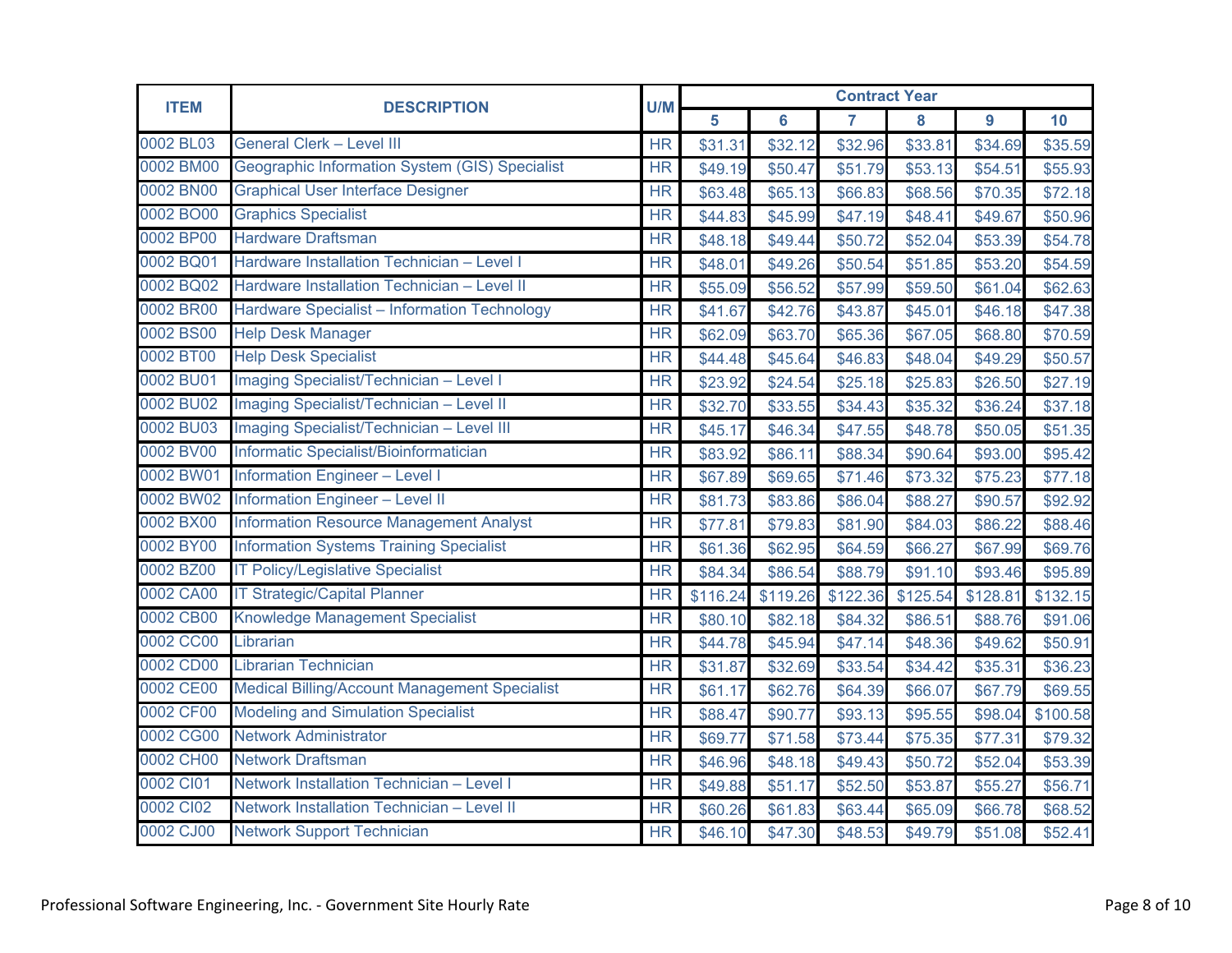| <b>ITEM</b><br><b>DESCRIPTION</b> |                                          | U/M       | <b>Contract Year</b> |                |          |          |          |          |  |
|-----------------------------------|------------------------------------------|-----------|----------------------|----------------|----------|----------|----------|----------|--|
|                                   |                                          | 5         | $6\phantom{a}$       | $\overline{7}$ | 8        | 9        | 10       |          |  |
| 0002 CK00                         | <b>Operations Manager</b>                | <b>HR</b> | \$94.84              | \$97.31        | \$99.84  | \$102.43 | \$105.10 | \$107.83 |  |
| 0002 CL00                         | <b>Procurement Product Specialist</b>    | <b>HR</b> | \$56.29              | \$57.75        | \$59.26  | \$60.80  | \$62.38  | \$64.00  |  |
| 0002 CM00                         | <b>Program Administration Specialist</b> | <b>HR</b> | \$47.08              | \$48.31        | \$49.57  | \$50.85  | \$52.18  | \$53.53  |  |
| 0002 CN00                         | <b>Program Analyst</b>                   | <b>HR</b> | \$60.36              | \$61.93        | \$63.54  | \$65.19  | \$66.89  | \$68.63  |  |
| 0002 CO00                         | <b>Program Manager</b>                   | HR        | \$91.33              | \$93.70        | \$96.14  | \$98.64  | \$101.20 | \$103.83 |  |
| 0002 CP00                         | <b>Project Control Specialist</b>        | <b>HR</b> | \$49.82              | \$51.12        | \$52.45  | \$53.81  | \$55.21  | \$56.64  |  |
| 0002 CQ00                         | <b>Project Leader</b>                    | <b>HR</b> | \$74.33              | \$76.27        | \$78.25  | \$80.28  | \$82.37  | \$84.51  |  |
| 0002 CR01                         | <b>Project Manager - Level I</b>         | <b>HR</b> | \$67.65              | \$69.41        | \$71.21  | \$73.07  | \$74.97  | \$76.91  |  |
| 0002 CR02                         | <b>Project Manager - Level II</b>        | <b>HR</b> | \$83.61              | \$85.78        | \$88.02  | \$90.30  | \$92.65  | \$95.06  |  |
| 0002 CR03                         | <b>Project Manager - Level III</b>       | <b>HR</b> | \$90.37              | \$92.72        | \$95.13  | \$97.60  | \$100.14 | \$102.75 |  |
| 0002 CS00                         | <b>Public Health Analyst</b>             | HR        | \$56.23              | \$57.69        | \$59.19  | \$60.73  | \$62.31  | \$63.93  |  |
| 0002 CT00                         | <b>Quality Assurance Analyst</b>         | <b>HR</b> | \$47.30              | \$48.53        | \$49.79  | \$51.08  | \$52.41  | \$53.78  |  |
| 0002 CU00                         | <b>Quality Assurance Manager</b>         | <b>HR</b> | \$78.54              | \$80.59        | \$82.68  | \$84.83  | \$87.04  | \$89.30  |  |
| 0002 CV00                         | <b>Quality Assurance Specialist</b>      | <b>HR</b> | \$66.76              | \$68.49        | \$70.27  | \$72.10  | \$73.97  | \$75.90  |  |
| 0002 CW00                         | <b>Records Management Specialist</b>     | <b>HR</b> | \$46.26              | \$47.47        | \$48.70  | \$49.97  | \$51.27  | \$52.60  |  |
| 0002 CX00                         | <b>Scanner Operator</b>                  | <b>HR</b> | \$30.50              | \$31.29        | \$32.11  | \$32.94  | \$33.80  | \$34.68  |  |
| 0002 CY00                         | <b>Scientific Data Analyst</b>           | <b>HR</b> | \$60.78              | \$62.36        | \$63.98  | \$65.64  | \$67.35  | \$69.10  |  |
| 0002 CZ01                         | Subject Matter Expert - Level I          | <b>HR</b> | \$85.22              | \$87.44        | \$89.71  | \$92.05  | \$94.44  | \$96.90  |  |
| 0002 CZ02                         | Subject Matter Expert - Level II         | <b>HR</b> | \$97.57              | \$100.11       | \$102.71 | \$105.38 | \$108.12 | \$110.93 |  |
| 0002 CZ03                         | Subject Matter Expert - Level III        | <b>HR</b> | \$111.72             | \$114.63       | \$117.61 | \$120.66 | \$123.80 | \$127.02 |  |
| 0002 DA01                         | System Administrator - Level I           | <b>HR</b> | \$54.24              | \$55.65        | \$57.09  | \$58.58  | \$60.10  | \$61.66  |  |
| 0002 DA02                         | System Administrator - Level II          | HR        | \$61.70              | \$63.31        | \$64.95  | \$66.64  | \$68.37  | \$70.15  |  |
| 0002 DA03                         | <b>System Administrator - Level III</b>  | <b>HR</b> | \$70.48              | \$72.32        | \$74.20  | \$76.12  | \$78.10  | \$80.13  |  |
| 0002 DB01                         | <b>Systems Architect - Level I</b>       | <b>HR</b> | \$74.47              | \$76.41        | \$78.40  | \$80.44  | \$82.53  | \$84.67  |  |
| 0002 DB02                         | Systems Architect - Level II             | <b>HR</b> | \$86.97              | \$89.23        | \$91.55  | \$93.93  | \$96.37  | \$98.88  |  |
| 0002 DC01                         | <b>Systems Engineer - Level I</b>        | <b>HR</b> | \$61.31              | \$62.90        | \$64.54  | \$66.21  | \$67.93  | \$69.70  |  |
| 0002 DC02                         | <b>Systems Engineer - Level II</b>       | <b>HR</b> | \$73.96              | \$75.89        | \$77.86  | \$79.88  | \$81.96  | \$84.09  |  |
| 0002 DC03                         | <b>Systems Engineer - Level III</b>      | <b>HR</b> | \$89.33              | \$91.65        | \$94.03  | \$96.48  | \$98.99  | \$101.56 |  |
| 0002 DD00                         | <b>System Operator</b>                   | <b>HR</b> | \$34.21              | \$35.10        | \$36.01  | \$36.95  | \$37.91  | \$38.89  |  |
| 0002 DE00                         | <b>System Programmer</b>                 | <b>HR</b> | \$65.44              | \$67.14        | \$68.89  | \$70.68  | \$72.51  | \$74.40  |  |